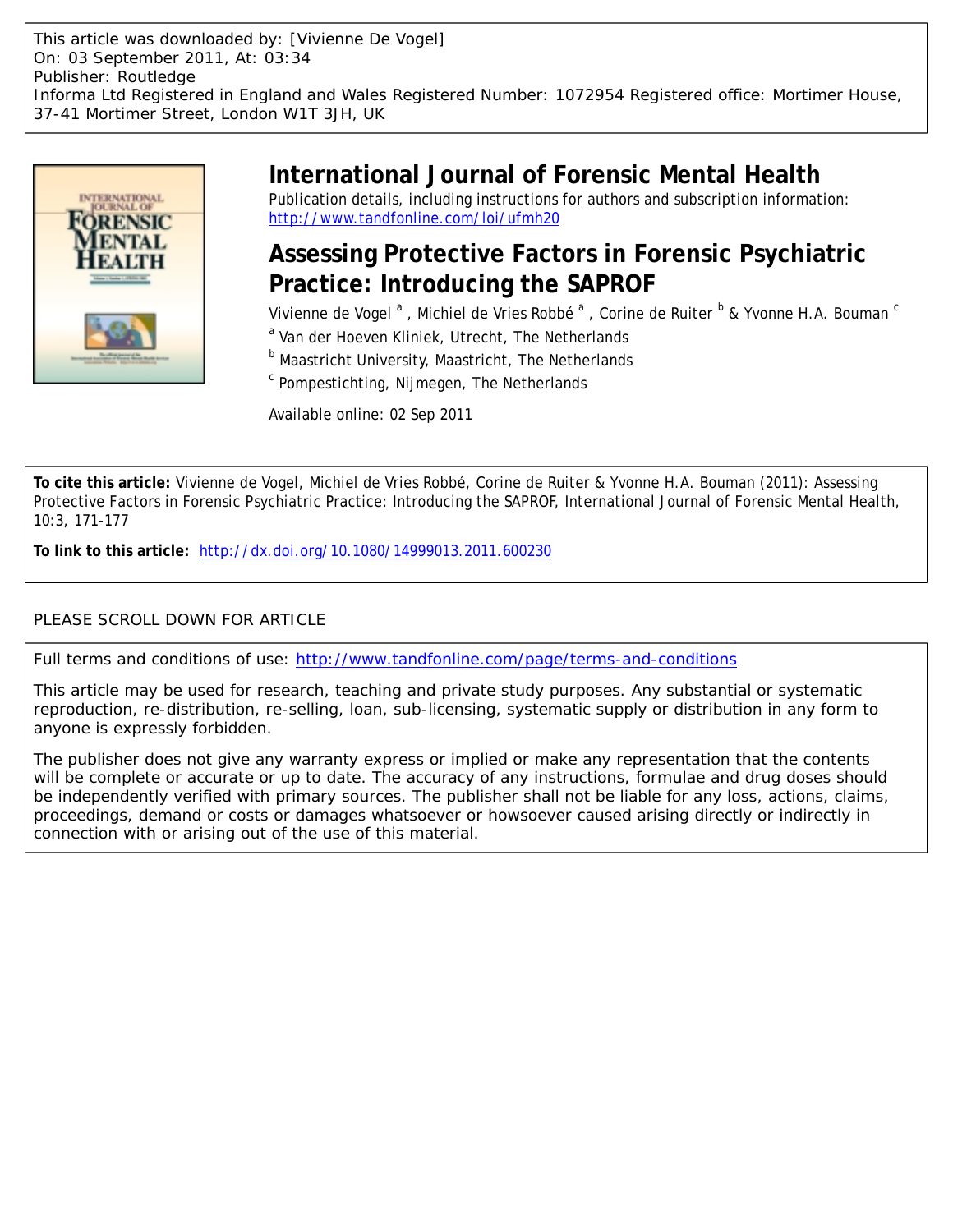INTERNATIONAL JOURNAL OF FORENSIC MENTAL HEALTH, 10: 171–177, 2011



# Assessing Protective Factors in Forensic Psychiatric Practice: Introducing the SAPROF

Vivienne de Vogel and Michiel de Vries Robbe´ *Van der Hoeven Kliniek, Utrecht, The Netherlands*

### Corine de Ruiter

*Maastricht University, Maastricht, The Netherlands*

Yvonne H.A. Bouman

*Pompestichting, Nijmegen, The Netherlands*

In this article, the Structured Assessment of PROtective Factors for violence risk (SAPROF), a structured professional guideline for protective factors, is introduced and the incremental value of this instrument for treatment planning and risk management in forensic settings is discussed. The most important goal of the standardized assessment of protective factors is to complement violence risk assessment resulting in a more balanced and possibly more accurate risk assessment. Furthermore, the positive, strengths-focused approach of the SAPROF may be motivating for both staff and patients, leading to more elaborate and patient-adjusted risk management strategies and improved risk communication.

*Keywords:* risk assessment, protective factors

The knowledge of risk factors and risk assessment for violent behavior has grown rapidly in the past three decades and structured risk assessment instruments have become an important aspect in routine forensic psychiatric practice. In the late 1990s, the Structured Professional Judgment approach (SPJ; see Douglas & Kropp, 2002; Webster, Douglas, Eaves, & Hart, 1997) was developed. In this approach, a trained mental health professional assesses future violence risk in a structured way by means of a checklist of empirically based risk factors. SPJ focuses on violence prevention as opposed to mere violence prediction, as most actuarial risk assessment tools do. The value of the SPJ approach, as compared to actuarial approaches, is in systematically collecting, reviewing, combining, weighing, and integrating information on risk factors. Furthermore, discussion with colleagues to reach a final judgment of violence risk is encouraged (De Vogel & De Ruiter, 2006). The SPJ approach has been embraced internationally by mental health professionals who felt acknowledged in their forensic clinical expertise and at the same time felt strengthened by the empirical basis of the SPJ checklists (see Heilbrun, Yasuhara, & Shah, 2010).

One of the most widely used risk assessment instruments according to the SPJ approach is the *Historical, Clinical, Risk Management-20* (HCR-20; Webster et al., 1997) for the assessment of future violent behavior. This instrument has been the subject of numerous studies in various general and forensic psychiatric settings in different countries. Overall, these studies have demonstrated good interrater reliability and predictive validity for the HCR-20 (see Douglas & Reeves, 2010, and Guy, 2008, for detailed reviews of HCR-20 studies). Recently, a revised version of the HCR-20 has been developed, called the HCR:V3 (*Historical, Clinical, Risk Management*, Version 3; Douglas, Hart, Webster, Belfrage, & Eaves, in preparation), which is now being evaluated in different international settings.

The authors wish to thank all mental health professionals and researchers from the Van der Hoeven Kliniek, the Pompestichting and De Waag who contributed to the development of the SAPROF.

Address correspondence to Vivienne de Vogel, Van der Hoeven Kliniek, Department of Research, P.O. Box 174, 3500 AD Utrecht, The Netherlands. E-mail: vdevogel@hoevenstichting.nl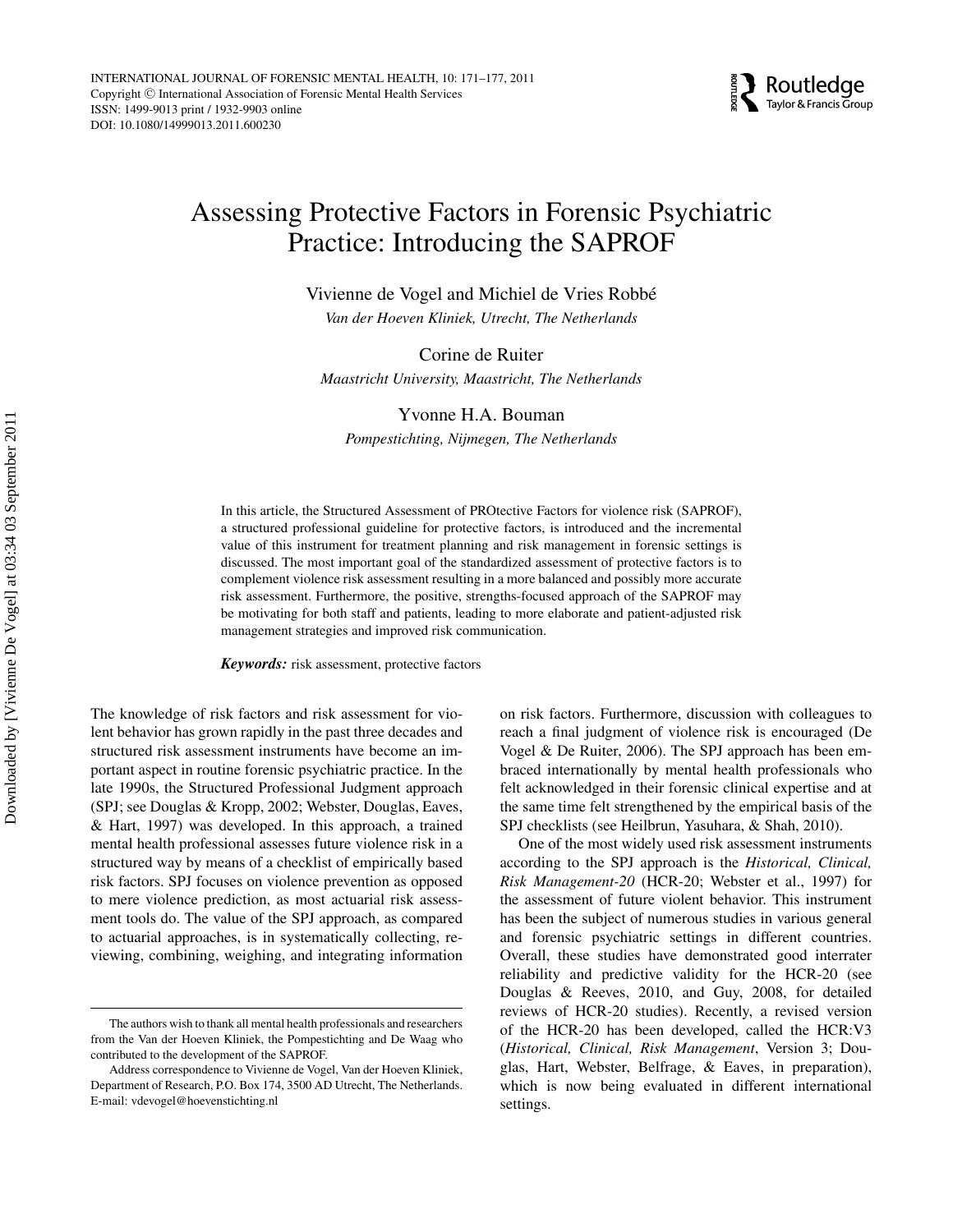Although our knowledge on risk factors for violence and violence risk assessment has increased enormously, hardly any attention has been paid thus far to factors that may moderate or buffer risk factors. Studies that address protective factors—that is, factors that serve to modify the effects of risk factors and reduce the likelihood of violent recidivism, particularly in adult samples—are scarce (De Carvalho, 2002; Miller, 2006). The identification of protective factors for violent behavior is seen as the major challenge for the near future (Farrington, 2003; Rogers, 2000; Salekin & Lochman, 2008). Most risk assessment instruments for adults stress risk factors and disregard protective factors. If such protective or compensatory factors are not taken into account, the risk assessment will be unbalanced, which may lead to inaccurate predictions. The overreliance on risk factors could result in pessimism among therapists, stigmatization of offenders and ultimately in the wrongful, lengthy detention of forensic psychiatric patients (Rogers, 2000). A balanced evaluation of risk should thus take into account both risk and protective factors. Also, protective factors may provide an explanation for the lack of recidivism in some high-risk individuals (DeMatteo, Heilbrun, & Marczyk, 2005), for example, those with a high level of psychopathy. Treatment aimed at reducing violent recidivism should therefore not only be focused on diminishing risk factors, but also on reinforcing protective factors (Blum & Ireland, 2004; Resnick, Ireland, & Borowsky, 2004).

To our knowledge, there are only three risk assessment tools that take protective factors into account. The first one of these is the *Structured Assessment of Violence Risk in Youth* (SAVRY; Borum, Bartel, & Forth, 2006), an SPJ checklist for violence risk assessment in youth containing six protective factors (e.g., *Prosocial involvement, Resilient personality traits*) in addition to 24 risk factors. Recently, Lodewijks, De Ruiter, and Doreleijers (2010) found support for the hypothesis that the protective factors in the SAVRY buffer or mitigate the risk of violent re-offending. In three different samples of Dutch adolescent offenders, the violent re-offense rate was significantly higher when protective factors were absent compared to when they were present. Regression analyses yielded a significant increment for protective factors in the amount of variance explained by dynamic risk factors alone (Lodewijks et al., 2010). The second instrument containing protective factors is the *Short-Term Assessment of Risk and Treatability* (START; Webster, Martin, Brink, Nicholls, & Middleton, 2004), a clinical guide for the dynamic assessment of shortterm risks. The 20 dynamic items have to be simultaneously coded on two three-point scales: first as strength, then as vulnerability. In other words, risk factors and protective factors are coded as opposing ends on the same variable. Third, the *Inventory of Offender Risk, Needs and Strengths* (IORNS; Miller, 2006) is a self-report measure to determine risks, needs, and protective factors for all types of offenders. In a sample of American pre-release prisoners, several of the IORNS subscales, such as the Protective Strength Index and the Personal Resources Scale were able to differentiate offenders who were sent back to prison for halfway house rule violation from those who did not violate rules (Miller, 2006).

Although each of these three instruments seems promising in its own right, we felt they were not suitable or sufficient for a comprehensive, medium-term and prevention-focused assessment of protective factors in adult forensic psychiatric patients. Considering the rather limited empirical knowledge base on protective factors, the lack of an instrument for the assessment of protective factors in adults and at the same time the mental health professionals' need for guidelines in this area, we decided to develop a structured guide to assess protective factors for violence risk in adult forensic patients. The guideline we developed is called the *Structured Assessment of PROtective Factors for violence risk* (SAPROF; De Vogel, De Ruiter, Bouman, & De Vries Robbé 2009). The SAPROF is designed according to the SPJ approach and is intended to be used in combination with SPJ risk assessments tools such as the HCR-20 or SVR-20. In this article, the SAPROF will be introduced and its value for use in the treatment and risk management of violent offenders will be explained and illustrated by means of a brief case study.

## THE CONCEPTUALIZATION OF PROTECTIVE FACTORS

The concept of protective factors is ambiguous. Some authors interpret the concept of protective factors exclusively as the absence of a risk factor (Costa, Jessor, & Turbin, 1999) or as the opposite end of a risk factor (Hawkins, Catalano, & Miller, 1992; Webster et al., 2004). Others assume that there are protective factors without a corresponding risk factor (Farrington & Loeber, 2000). For instance, research has demonstrated that religiosity has a negative relationship to delinquency and conduct problems (Chadwick & Top, 1993; Pearce, Jones, Schwab-stone, & Ruchkin, 2003), while nonreligiosity does not constitute a risk factor.

How do protective factors operate in the reduction of risk? Different operational mechanisms are ascribed to protective factors, with direct and indirect influences on risk factors. Several theoretical models have been documented in the scientific literature, mostly in the field of developmental psychopathology (e.g., Fitzpatrick, 1997; Luthar, 1993; Rutter, 1985). Thus far, no empirical foundation has been provided for the various theoretical models of protective factors; therefore, in the SAPROF no choice has been made for a particular model.

#### DEVELOPMENT OF THE SAPROF

When starting to develop this new tool for protective factors, we aimed to select protective factors that are empirically related to reduced future violent behavior, according to the scientific literature. Moreover, we intended to include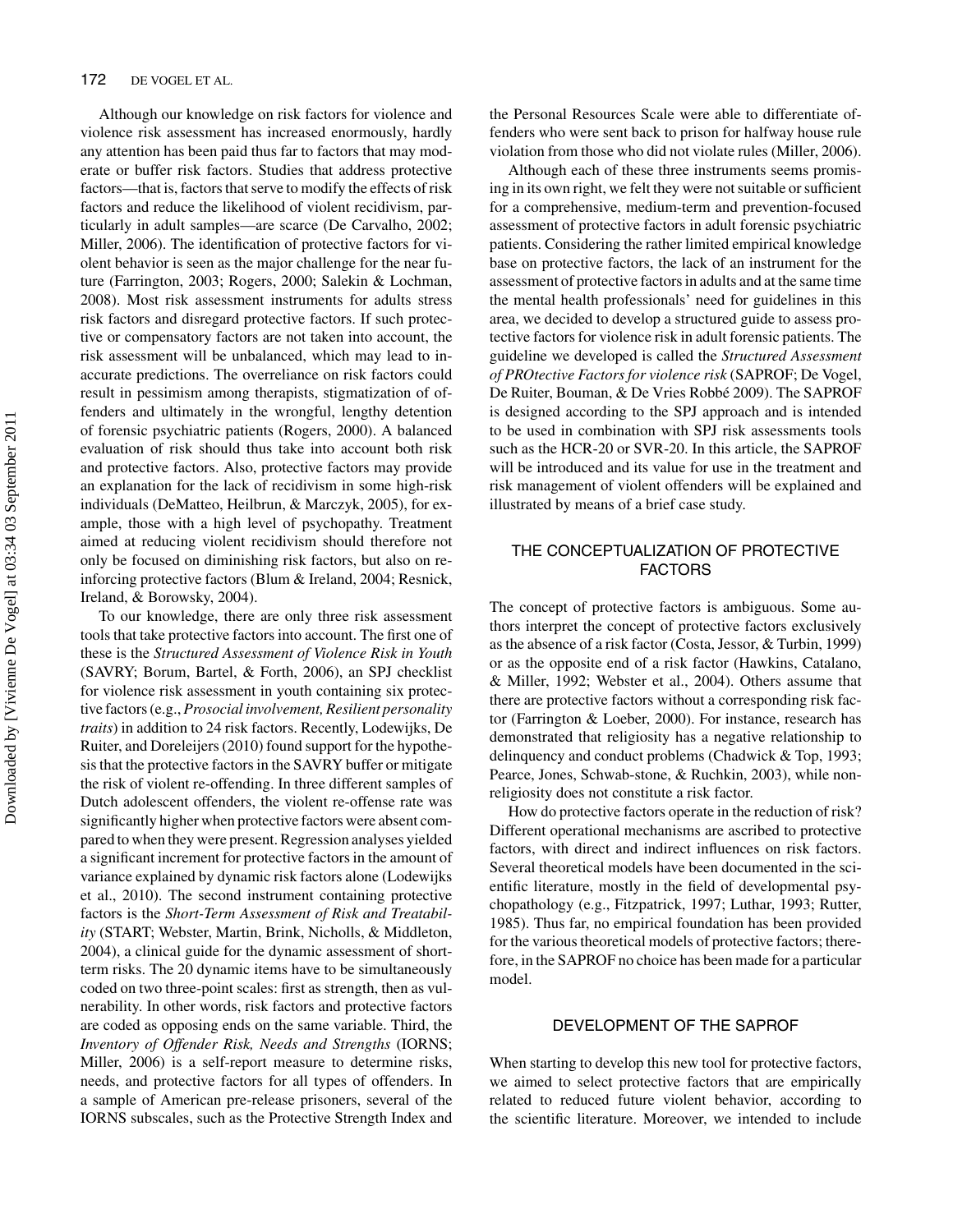practically applicable factors, that is, dynamic factors that could be targets in risk management or treatment. The SAPROF was initially developed to assess adult males with a history of (sexual) violence who suffer from mental illness or personality disorder. The SAPROF can also be used in women with a history of violence who suffer from mental illness or personality disorder. In general, however, the assessor should be careful when drawing conclusions regarding risk judgment in women, since most instruments (including the SAPROF) are developed and researched in primarily male populations (see also De Vogel & De Ruiter, 2005; De Vogel & De Vries Robbé, in press). Preliminary results with the SAPROF in a group of 35 forensic psychiatric female patients showed good predictive validity for violent incidents during treatment (De Vries Robbé, & De Vogel, 2010). The authors chose to develop one instrument for the assessment of protective factors for both violent and sexually violent behavior because hardly any research has been conducted into protective factors specifically for sexually violent behavior and almost no specific factors for sex offenders were mentioned by mental health professionals (see below). Since most risk factors are valid for general violence and sexual violence (see also Hanson & Morton-Bourgon, 2004), we assume most protective factors to be valid for general and sexual violence too.

In 2004, the SAPROF Research Version (SAPROF-RV; De Vogel, De Ruiter, & Bouman, 2004) was issued on a modest scale in The Netherlands. The selection of the protective factors in the SAPROF-RV was based on several literature reviews on protective and contextual factors for violent behavior (Bouman, 2009; De Carvalho, 2002; De Vogel et al., 2009) and clinical expertise of mental health professionals at the Van der Hoeven Kliniek, a Dutch forensic psychiatric hospital. These mental health professionals were specifically asked to suggest factors that might protect against relapse into violent behavior during 60 case conferences in which the results of the HCR-20 risk assessment were discussed (De Vogel & De Ruiter, 2006). In 2006, we conducted a pilot study with the SAPROF-RV in two Dutch forensic psychiatric hospitals (Van der Hoeven Kliniek and Pompe Kliniek) and one Dutch forensic outpatient setting (De Waag). In this pilot study, mental health professionals and researchers scored the SAPROF-RV and were asked to comment on the item descriptions and the instrument in general. Their suggestions as well as an updated review of the literature were incorporated into the Dutch SAPROF Version 1 (De Vogel, De Ruiter, Bouman, & De Vries Robbé, 2007). Research with SAPROF Version 1 is now being conducted in various Dutch forensic samples (for example, De Vries Robbe, De ´ Vogel, & De Spa, this issue). In 2009, the SAPROF English version was published. In 2010, the German and Italian versions were published and in 2011 the Spanish, French, Swedish, and Norwegian versions. Portuguese, Russian, and Danish translations are being prepared.

### AIMS OF THE SAPROF

The aim of the SAPROF is to complement the assessment of risk of future violent behavior in (sexually) violent offenders and forensic psychiatric patients. Insight into the presence or absence of protective factors provides a more complete view of the individual in his context and may offer guidelines for treatment and risk management. Furthermore, for both patients and mental health professionals it can be motivating to consider what could be further developed during treatment (i.e., protective factors), rather than to focus exclusively on risk factors. This can be part of a strengths-based approach to psychiatric treatment (see, for instance, the Good Lives Model; Ward, Mann, & Gannon, 2007).

#### CODING THE SAPROF

The SAPROF is divided into three subscales: Internal items, Motivational items, and External items (see Table 1). Internal items are personal characteristics that can be protective, such as coping skills. Motivational items comprise protective factors that reflect an individual's motivation to participate in society in a positive manner. External items deal with protection from factors outside the individual such as supervision. All items, except items 1 (*Intelligence*) and 2 (*Secure*

TABLE 1 Case Study: Scores on the Items of the SAPROF

|                    |                                 | Admission      | Discharge      |  |
|--------------------|---------------------------------|----------------|----------------|--|
| Internal items     |                                 |                |                |  |
| 1.                 | Intelligence                    | 0              | $\Omega$       |  |
| $\overline{2}$ .   | Secure attachment in childhood  | 1              | 1              |  |
| 3.                 | Empathy                         | 1              | 1              |  |
| 4.                 | Coping                          | 0*             | $1*$           |  |
| 5.                 | Self-control                    | $0^*$          | $1*$           |  |
| Motivational items |                                 |                |                |  |
|                    | 6. Work                         | 0*             | $2^{\nu}$      |  |
| 7.                 | Leisure activities              | 0              | $1*$           |  |
|                    | 8. Financial management         | 0              | 1              |  |
|                    | 9. Motivation for treatment     | 1              | $\mathfrak{D}$ |  |
|                    | 10. Attitudes towards authority | 0              | 1              |  |
| 11.                | Life goals                      | $\mathbf{0}$   | $2^{\nu}$      |  |
| 12 <sub>1</sub>    | Medication                      | $\mathbf{0}$   | 2              |  |
| External items     |                                 |                |                |  |
|                    | 13. Social network              | $2^{\nu}$      | 2              |  |
| 14.                | Intimate relationship           | 0              | $2^{\nu}$      |  |
|                    | 15. Professional care           | $2^{\nu}$      | 1              |  |
|                    | 16. Living circumstances        | $\overline{c}$ | 1              |  |
| 17.                | External control                | $2^{\nu}$      | 1              |  |
|                    |                                 |                |                |  |

vKey item; <sup>∗</sup>Goal item. Items 1 and 2 cannot be coded as a goal as they refer to historical factors. The assessor is advised to use the option of coding critical items sparingly. In this setting, we agreed to code a maximum of three keys and three goals.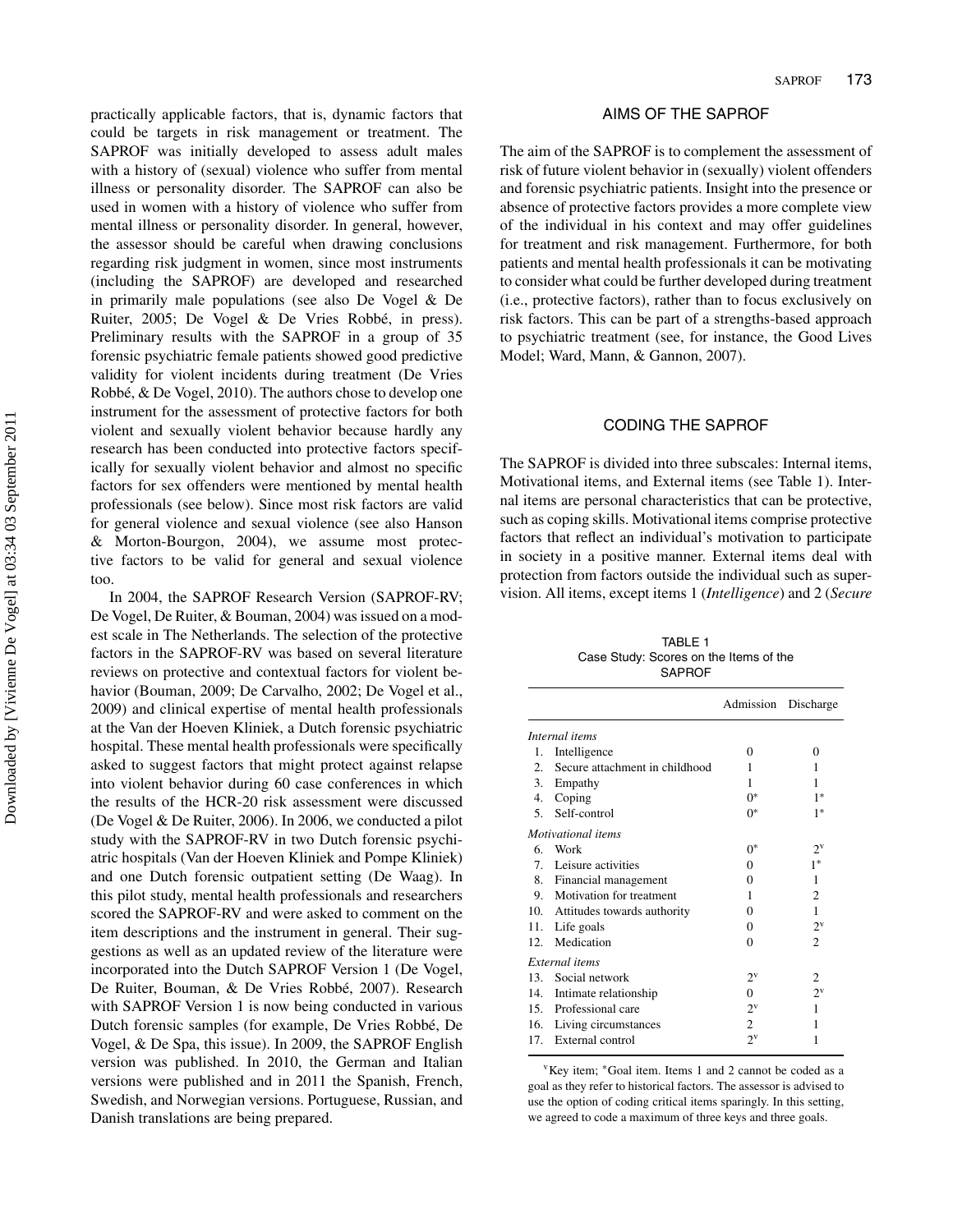*attachment in childhood*), are dynamic and provide practical guidelines for treatment aimed at risk reduction.

The design and coding procedures of the SAPROF are highly similar to those of other SPJ guides. The items are coded on a three-point scale:  $0 =$  *the item does not apply*, according to the available information; 1 = *the item probably or partially applies*; and 2 = *the item definitely applies*. When coding the SAPROF, the assessor goes through a fourstep decision process. First, the assessor has to establish the presence or absence of each of the 17 protective factors at the item level (as well as identify possible additional casespecific protective factors). Second, the assessor is invited to mark so-called *critical* items, protective factors considered essential for the prevention of violent behavior in the case at hand. When assigning these critical items, a distinction is made between the protective effect that is already present at the time (*key* item) and the protective effect that may occur after intervention (*goal* item). (Items 1 and 2 cannot be marked as goal items, as they refer to historical factors.) Third, the assessor has to integrate the results of the first two steps and code the Final Protection Judgment. This Final Protection Judgment is coded as a *low*, *moderate*, or *high* level of protection and is valid for a specific time period, for instance, during a specific treatment phase or in a given context (e.g., inpatient versus outpatient). The Final Protection Judgment does not only depend on the simple summation of the item scores, but also on the integration, weighing and combination of items. In the final step, the SAPROF results are integrated with the results of a SPJ risk assessment tool such as the HCR-20, resulting in an Integrative Final Risk Judgment for the risk of future violent behavior (*low*, *moderate,* or *high*).

We highly recommend the consensus model for reliable and accurate violence risk assessment. In this consensus model, risk assessment is performed independently by raters from different disciplines and functions in relation to the patient, for example, researchers and mental health professionals. Their independent coding is followed by discussion in order to reach consensus. Research at the Van der Hoeven Kliniek demonstrated that risk assessment using the consensus model leads to a significantly more accurate prediction of the risk of violent recidivism (De Vogel & De Ruiter, 2006). During these case conferences, possible effects of rater bias can be ruled out, raters can sharpen their understanding of the items, correct each other, share information that is not available to everyone, select possible additional risk or protective factors and discuss risk management strategies.

### USING THE SAPROF IN FORENSIC CLINICAL PRACTICE

The findings from the SAPROF assessment can be used in practice with some caution, as the scientific basis of the SAPROF is still limited and generalizability of the guideline has not yet been demonstrated. Most of the SAPROF's items offer guidance for treatment. Mental health professionals can assist their patients in their search for suitable employment (Item 6, *Work*) and structured leisure activities (Item 7, *Leisure activities*), or help them expand and maintain a social network and relationships (Items 13, *Social network;* 14, *Intimate relationship;* and 15, *Professional care*). Moreover, it is important to decide upon the level of control and supervision the patient needs. At the start of inpatient treatment, mental health professionals may find that it is mainly the external items, especially Items 15 (*Professional care*), 16 (*Living circumstances*), and 17 (*External control*), which provide protection from relapse into violent behavior. Ideally, other dynamic protective factors, such as Items 4 (*Coping*) and 9 (*Motivation for treatment*) will be addressed and strengthened during the course of treatment so that the intensive external protection will no longer be necessary (see the case study below). It may be useful for mental health professionals to go over the SAPROF items together with their patients, and discuss which factors need attention during treatment. This positive, collaborative approach—looking for options and possibilities together—can be motivating for both mental health professionals and patients.

In 2007, the SAPROF was implemented on full scale in the Van der Hoeven Kliniek. In this hospital, all patients are assessed using the HCR-20 in a consensus model at different phases of treatment (see De Vogel & De Ruiter, 2006). Sex offenders are also assessed using the *Sexual Violence Risk-20* (SVR-20; Boer, Hart, Kropp, & Webster, 1997). All researchers and mental health professionals, already trained and experienced in conducting risk assessments, were trained in the SAPROF during a workshop. Frequent users of the SAPROF stated that the instrument can be helpful in formulating treatment goals, monitoring treatment progress and facilitating risk communication (Van den Broek & De Vries Robbé, 2008).

#### CASE STUDY

John was admitted to the Van der Hoeven Kliniek in 2000 because of a conviction for assault and being accessory to homicide. After a night out, he was walking home with a friend in a small Dutch town when a young man accidentally bumped into him. John, who had been drinking, became aggressive and started hitting and kicking the man. Subsequently, he held the man as John's friend stabbed him with a knife. The man died on site. John was sentenced to three years imprisonment and a TBS-order (Dutch judicial measure implying mandatory inpatient psychiatric treatment). John had been convicted once before at the age of 16 because of robbery and burglary.

John grew up in a trailer park, a closely-knit community. His father was an alcoholic and was known to be a very aggressive criminal. He left the family when John was six years old. His mother, grandmother, and great-grandmother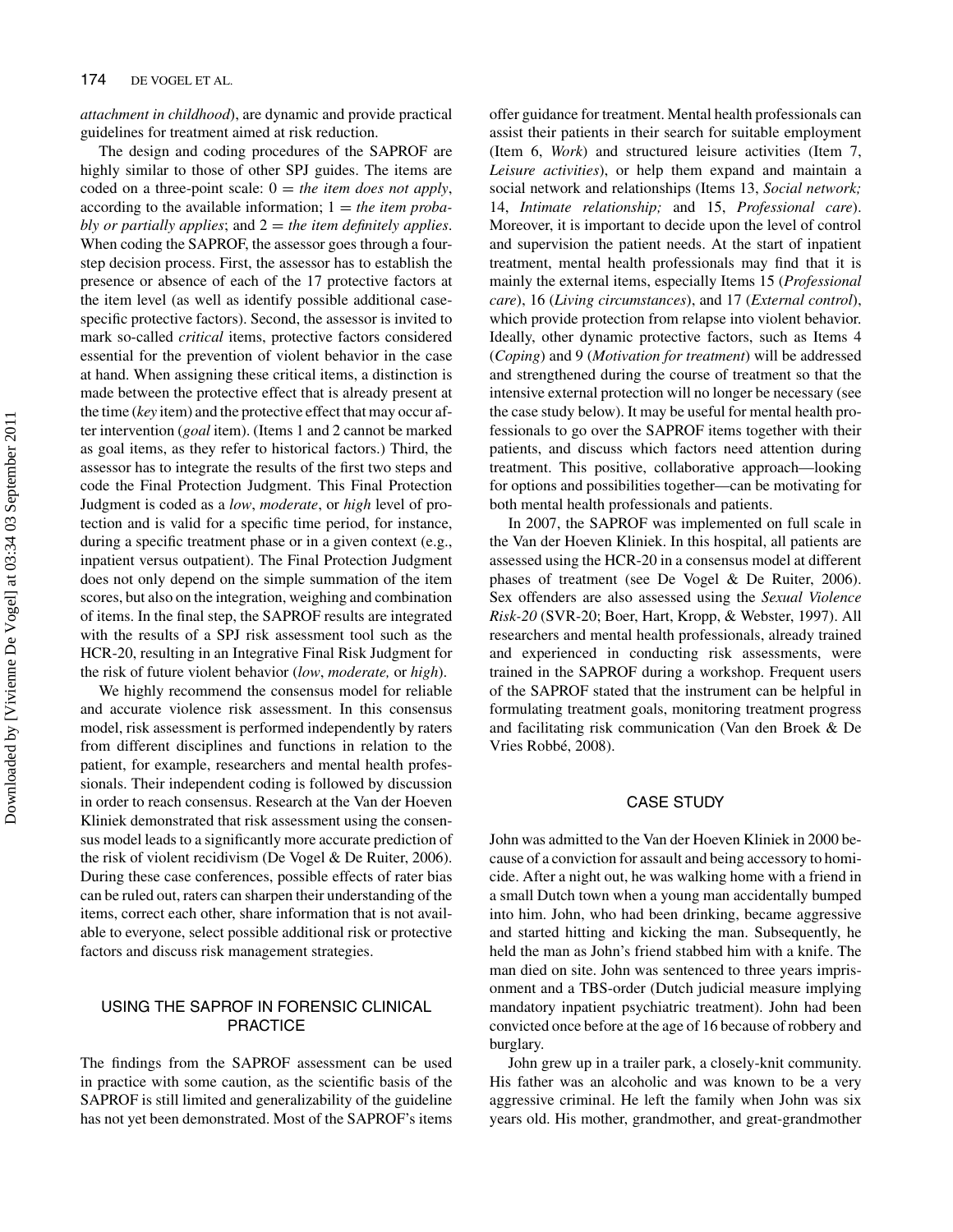took care of John. Although they were loving and caring, they were not able to control him or set limits and in fact spoiled him. John did not learn to take care of himself or to take responsibility for his own behavior. He was expelled from school because of severe conduct problems and was sent to a school for children with special needs. He started to drink alcohol when he was 12 years old and soon after started committing crimes (burglary, drug dealing), often together with his father who lived in the neighborhood and wanted his son to follow in his footsteps. Although John seemed to enjoy people being afraid of him, he himself was actually very scared of his father and often felt depressed.

When John was admitted to the Van der Hoeven Kliniek, he was placed in a living group in which there is a strong emphasis on taking responsibility for one's own behavior. He was diagnosed with borderline personality disorder and antisocial personality disorder. The first year, he was not able to follow his treatment program (work, education, sports, creative arts) and lay in his bed most of the time. Sometimes he felt discriminated against because of his trailer park background and then he became verbally aggressive; however, no acts of physical violence occurred. Gradually, he learned to take responsibility for his behavior and became a positive member of his living group. He showed genuine remorse for his index offense and was motivated to work on his problems related to aggression and alcohol abuse. He broke off contact with his father. He remained close to his mother and grandmother who had both left the trailer park and had moved to a regular house. John entered psychotherapy and presented a relapse prevention plan to his treatment staff and family members. The therapists stated that John had gained insight, learned a number of coping skills, and became less impulsive. In 2002, he met a woman with a trailer park background through his mother. Soon, she became very important to him. In 2003, they got married and in 2004 a daughter was born. John felt very proud and was motivated to be a good father and to take care of his family. He found a job in a clothing store. At the end of 2004, he started to live with his wife and daughter under the supervision of a transmural team of the Van der Hoeven Kliniek in collaboration with the probation service. In 2005, the TBS-order was conditionally terminated by the court, based on the positive advice of the Van der Hoeven Kliniek. One of the conditions was that John would still be supervised by the probation service for at least one year.

Both the HCR-20 and SAPROF were retrospectively coded by three raters for two time points: upon admission and upon final discharge (see De Vries Robbé et al., this issue). Tables 1 and 2 present the consensus codings for both time points. As can be seen from the tables, at the end of treatment John's scores on the dynamic items of the HCR-20 had decreased while at the same time he obtained higher scores on the SAPROF, particularly on the Internal and Motivational items. Upon admission, the protection was mainly found in External factors, such as *Social network*, *Profes-*

TABLE 2 Case study: Scores on the Items of the HCR-20

|                  |                                         | Admission Discharge |                |
|------------------|-----------------------------------------|---------------------|----------------|
|                  | Historical items                        |                     |                |
| $\mathbf{1}$ .   | Previous violence                       | 2                   | 2              |
| $\overline{2}$ . | Young age at first violent incident     | $\overline{c}$      | $\overline{2}$ |
| 3.               | Relationship instability                | 1                   | 1              |
| 4.               | Employment problems                     | $\overline{c}$      | $\overline{2}$ |
| 5.               | Substance use problems                  | $\overline{c}$      | $\overline{c}$ |
| 6.               | Major mental disorder                   | $\theta$            | $\Omega$       |
| 7.               | Psychopathy                             | 1                   | 1              |
| 8.               | Early maladjustment                     | 2                   | $\overline{c}$ |
| 9.               | Personality disorder                    | 2                   | 2              |
| 10.              | Prior supervision failure               | $\overline{c}$      | $\overline{c}$ |
|                  | Clinical items                          |                     |                |
| 11.              | Lack of insight                         | 2                   | 1              |
| 12.              | Negative attitudes                      | 2                   | $\Omega$       |
| 13.              | Active symptoms of major mental illness | $\Omega$            | 0              |
| 14.              | Impulsivity                             | 2                   | 1              |
| 15.              | Unresponsive to treatment               | 1                   | $\Omega$       |
|                  | Risk management items                   |                     |                |
| 16.              | Plans lack feasibility                  | 2                   | $\Omega$       |
| 17.              | Exposure to destabilizers               | $\overline{c}$      | 1              |
| 18.              | Lack of personal support                | 2                   | 1              |
| 19.              | Noncompliance with remediation attempts | 1                   | 0              |
| 20.              | <b>Stress</b>                           | $\overline{c}$      | 1              |

*Note*: After Webster et al., 1997.

*sional care,* and *External control*. However, over the course of treatment John developed positively on the Internal items *Coping* and *Self-control* (although both of these items are still seen as *goal* items, because they need further development), and even more on the Motivational items, especially *Work*, *Life goals,* and *Medication*. The item *Work* was rated as a *goal* item at the start of treatment and became a *key* item for John at the end of treatment. The external item *Intimate relationship* is also seen as a *key* item for John. If this relationship would end—or if any of the other (*key)* items would change for the worse, the risk of violence will probably increase. Repeated assessments are thus highly recommended. The Final Protection Judgment was formulated as a moderate level of protection, and the Final Risk Judgment as low at the time of discharge. Data of the Judicial Documentation register of the Ministry of Justice were collected after five years from John's discharge and showed that there had been no new (violent) convictions.

#### **DISCUSSION**

In this article, we introduced the SAPROF, a new structured tool for the assessment of protective factors for violence risk according to the SPJ approach. The aim of the SAPROF is to provide a positive approach that will be motivating for both staff and patients and will lead to a more balanced risk assessment, more elaborated risk management strategies and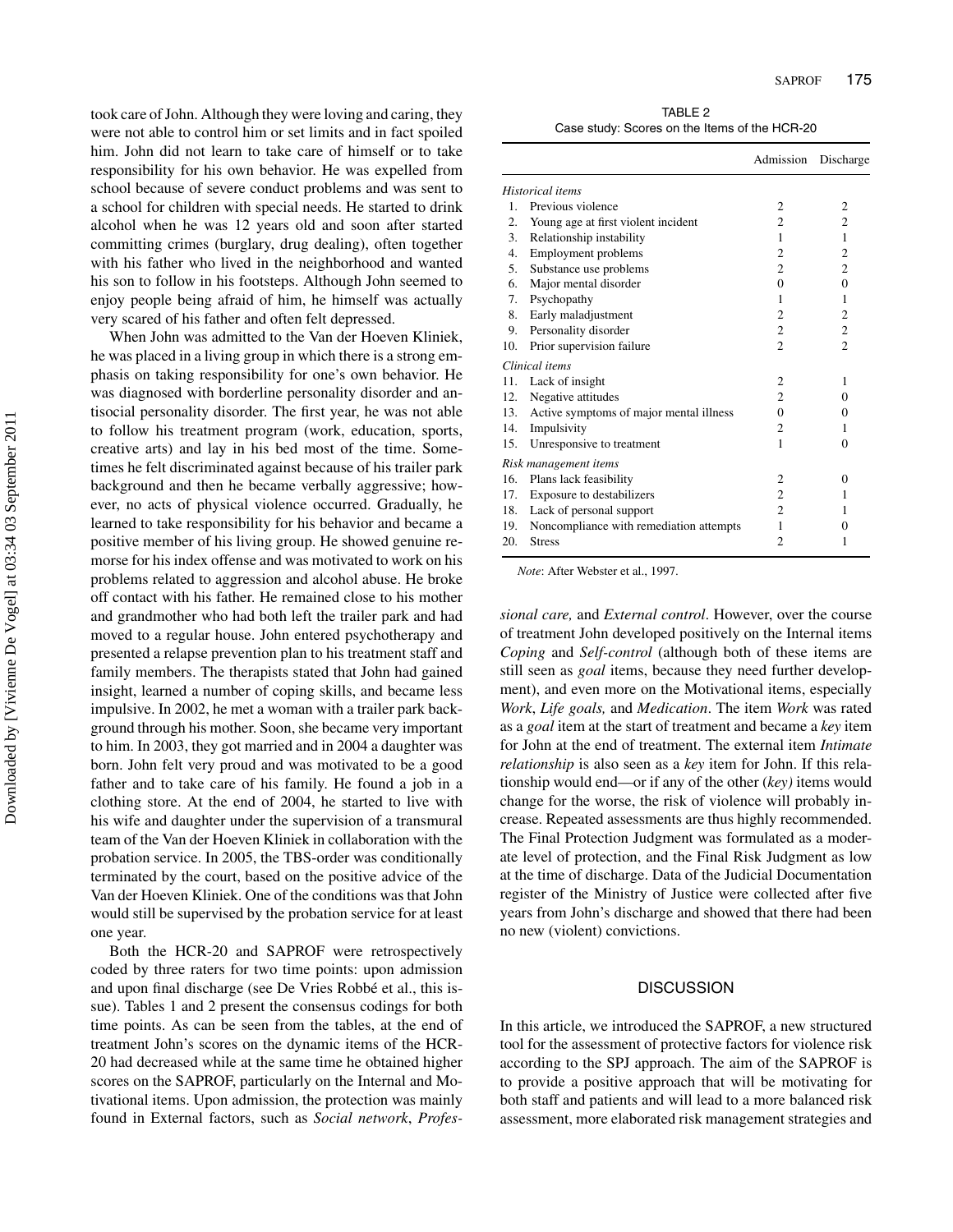better risk communication. Two of the founders of the SPJ approach, Kevin Douglas and Stephen Hart, stated in the foreword of the SAPROF English Version: "The SAPROF is solution-focused. It focuses entirely and directly on *protective* factors and the development of the person's resources and strengths. This focus has been missing from work on violence risk, and has the potential to usher in a sea change in the field, profoundly affecting the way we think about our patients and deliver services to them" (p. 7). Although we share this enthusiasm, some words of caution are appropriate. The SAPROF should still be considered as a "work in progress" and clinical results should be interpreted with caution. There are several limitations to the SAPROF. The most important one is that there is little scientific evidence for protective factors for violence risk. The empirical foundation of the SAPROF is not as strong as for other SPJ guidelines such as the HCR-20, because of lack of empirical studies into the role of protective factors. Future research will have to show whether the items of the SAPROF indeed predict reduced violent recidivism. A further limitation is that, under particular circumstances, almost every protective factor of the SAPROF could also be a risk factor. For example, the item *Intelligence* might act as a risk factor, because an intelligent psychopath might be apt at steering clear of the justice system. It is therefore crucial to consider the putative protective role of the items for each person individually, rather than regarding them as having general applicability. Although the research findings thus far seem promising (e.g., De Vries Robbé et al., this issue), More prospective, multicenter research with larger samples of forensic psychiatric patients and offenders is necessary to further determine the reliability, predictive and incremental validity of the SAPROF. Moreover, research is needed into theoretical models of protective factors, the nature of the effects these protective factors may have on reducing violence risk and the interaction between risk factors and protective factors. Increased knowledge of protective factors in addition and in relation to risk factors may hopefully take the field of risk assessment up to a next level with more balanced, comprehensive risk assessments with the ultimate goal to prevent future violent behavior.

### **REFERENCES**

- Blum, R. W., & Ireland, M. (2004). Reducing risk, increasing protective factors: Findings from the Caribbean Youth Health Survey. *Journal of Adolescent Health, 35*, 493–500.
- Boer, D. P., Hart, S. D., Kropp, P. R., & Webster, C. D. (1997). *Manual for the Sexual Violence Risk-20: Professional guidelines for assessing risk of sexual violence.* Vancouver, Canada: British Columbia Institute Against Family Violence.
- Borum, R., Bartel, P., & Forth, A. (2006). *Manual for the Structured Assessment for Violence Risk in Youth (SAVRY).* Odessa, FL: Psychological Assessment Resources.
- Bouman, Y. H. A. (2009). *Quality of life and criminal recidivism in forensic outpatients with personality disorders*. PhD Thesis. Maastricht University, The Netherlands.
- Broek, E. van den, & Vries Robbé, M. de (2008, July). *The supplemental value of the SAPROF from a treatment perspective: A counterbalance to risk?* Paper presented at the Eighth Conference of the International Association of Forensic Mental Health Services, Vienna, Austria.
- Carvalho, C. C. J. de (2002). *Innovatie in risicotaxatie: Protectieve factoren voor het plegen van geweld in de toekomst* [Innovation in risk assessment: Protective factors for future violence.] Amsterdam, The Netherlands: University of Amsterdam.
- Chadwick, B. A., & Top, B. L. (1993). Religiosity and delinquency among LDS adolescents. *Journal for the Scientific Study of Religion, 32*, 51–67.
- Costa, F. M., Jessor, R., & Turbin, M. S. (1999). Transition into adolescent problem drinking: The role of psychosocial risk and protective factors. *Journal of Studies on Alcohol, 60*, 480–490.
- DeMatteo, D., Heilbrun, K., & Marczyk, G. (2005). Psychopathy, risk of violence, and protective factors in a noninstitutionalized and noncriminal sample. *International Journal of Forensic Mental Health, 4*, 147– 157.
- Douglas, K. S., Hart, S. D., Webster, C. D., Belfrage, H., & Eaves, D. (in preparation). HCR: V3 (Historical, Clinical, Risk Management (Version 3): Assessing risk for violence). Vancouver, BC, Canada: Mental Health, Law, and Policy Institute, Simon Fraser University.
- Douglas, K. S., & Kropp, P. R. (2002). A prevention-based paradigm for violence risk assessment: Clinical and research applications. *Criminal Justice and Behavior, 29*, 617–658.
- Douglas, K. S., & Reeves, K. A. (2010). Historical-Clinical-Risk Management-20 (HCR-20) Violence risk assessment scheme: Rationale, application, and empirical overview. In R. K. Otto & K. S. Douglas (Eds.), *Handbook of violence risk assessment. International perspectives on forensic mental health* (pp. 147–185). New York, NY: Routledge.
- Farrington, D. P. (2003). Key results from the first forty years of the Cambridge Study in delinquent development. In T. P. Thornberry & M. D. Krohn (Eds.), *Taking stock of delinquency: An overview of findings from contemporary longitudinal studies* (pp. 137–184). New York, NY: Kluwer/Plenum.
- Farrington, D. P., & Loeber, R. (2000). Epidemiology of juvenile violence. *Child and Adolescent Psychiatric Clinics of North America, 9*, 733–748.
- Fitzpatrick, K. M. (1997). Fighting among America's youth: A risk and protective factors approach. *Journal of Health and Social Behavior, 38*, 131–148.
- Guy, L. S. (2008). *Performance indicators of the structured professional judgment approach for assessing risk for violence to others: A metaanalytic survey* (Unpublished dissertation). Simon Fraser University, Burnaby, BC, Canada.
- Hanson, R. K., & Morton-Bourgon, K. (2004). *Predictors of sexual recidivism: An updated meta-analysis.* Ottawa, Canada: Public Works and Government Services Canada.
- Hawkins, J. D., Catalano, R. F., & Miller, J. Y. (1992). Risk and protective factors for alcohol and other drug problems in adolescence and early adulthood: Implications for substance abuse prevention. *Psychological Bulletin, 112*, 64–105.
- Heilbrun, K., Yasuhara, K., & Shah, S. (2010). Violence risk assessment tools: Overview and critical analysis. In R. K. Otto & K. S. Douglas (Eds.), *Handbook of violence risk assessment. International perspectives on forensic mental health* (pp. 1–17). New York, NY: Routledge.
- Lodewijks, H.P.B., de Ruiter, C., & Doreleijers, T.A.H. (2010). The impact of protective factors in desistance from violent reoffending: A study in three samples of adolescent offenders. *Journal of Interpersonal Violence, 25*, 568–587.
- Luthar, S. S. (1993). Annotation: Methodological and conceptual issues in research on childhood resilience. *Journal of Child Psychology and Psychiatry, 34,* 441–453.
- Miller, H. A. (2006). A dynamic assessment of offender risk, needs, and strengths in a sample of general offenders. *Behavioral Sciences and the Law, 24,* 767–782.
- Pearce, M. J., Jones, S. M., Schwab-stone, M. E., & Ruchkin, V. (2003). The protective effects of religiousness and parent involvement on the